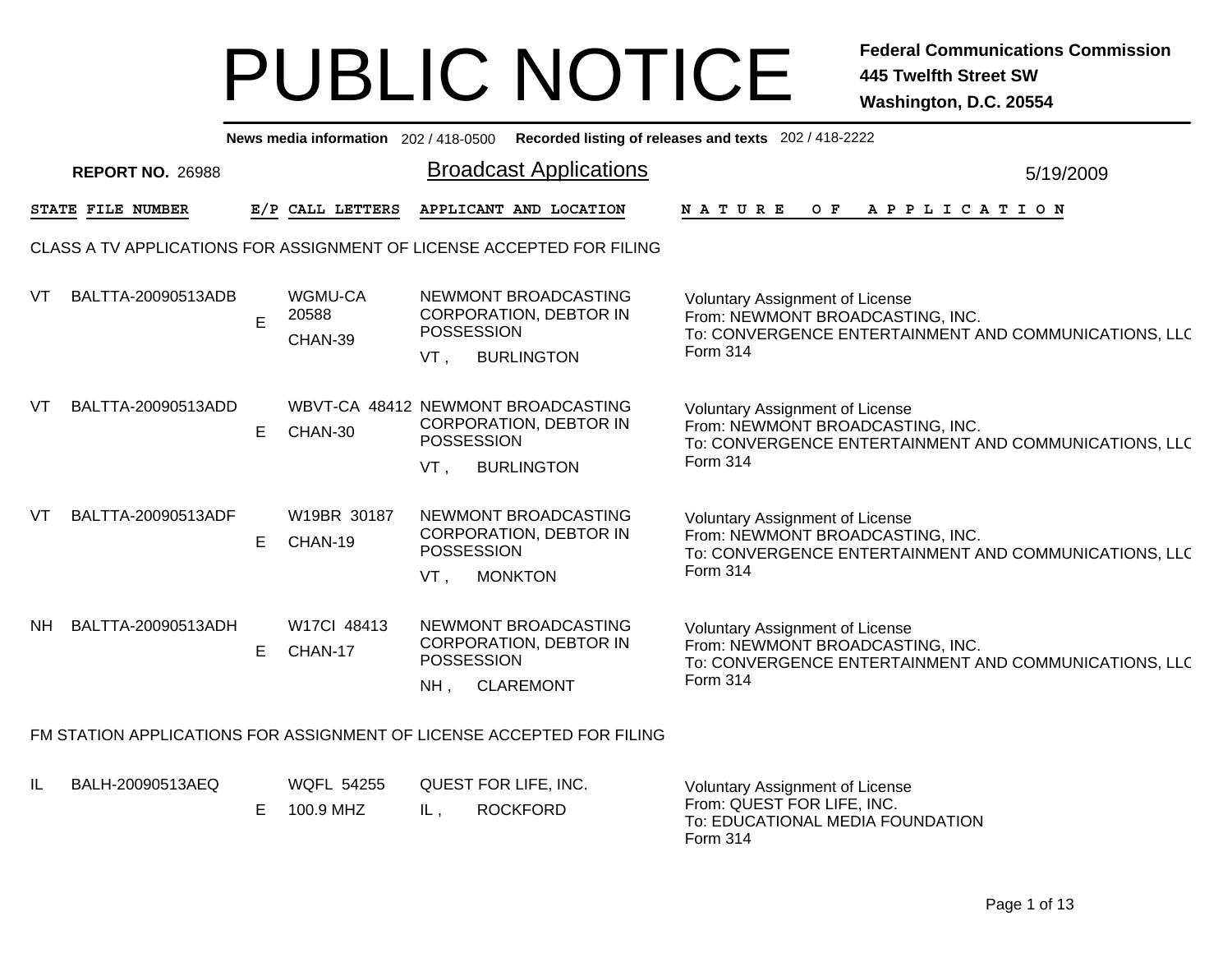|           | News media information 202/418-0500 Recorded listing of releases and texts 202/418-2222 |    |                               |                                                                                                          |                                                                                                                                                        |           |  |  |  |  |  |  |  |
|-----------|-----------------------------------------------------------------------------------------|----|-------------------------------|----------------------------------------------------------------------------------------------------------|--------------------------------------------------------------------------------------------------------------------------------------------------------|-----------|--|--|--|--|--|--|--|
|           | <b>REPORT NO. 26988</b>                                                                 |    |                               | <b>Broadcast Applications</b>                                                                            |                                                                                                                                                        | 5/19/2009 |  |  |  |  |  |  |  |
|           | STATE FILE NUMBER                                                                       |    | E/P CALL LETTERS              | APPLICANT AND LOCATION                                                                                   | OF APPLICATION<br>N A T U R E                                                                                                                          |           |  |  |  |  |  |  |  |
|           |                                                                                         |    |                               | FM STATION APPLICATIONS FOR ASSIGNMENT OF LICENSE ACCEPTED FOR FILING                                    |                                                                                                                                                        |           |  |  |  |  |  |  |  |
| IL.       | BALED-20090513AER                                                                       | E. | <b>WGSL 11064</b><br>91.1 MHZ | QUEST FOR LIFE, INC.<br><b>LOVES PARK</b><br>IL,                                                         | Voluntary Assignment of License<br>From: QUEST FOR LIFE, INC.<br>To: EDUCATIONAL MEDIA FOUNDATION<br>Form 314                                          |           |  |  |  |  |  |  |  |
|           |                                                                                         |    |                               | TV TRANSLATOR OR LPTV STATION APPLICATIONS FOR ASSIGNMENT OF LICENSE ACCEPTED FOR FILING                 |                                                                                                                                                        |           |  |  |  |  |  |  |  |
| VT        | BALTTL-20090513ADC                                                                      | E  | W61CE 18019<br>CHAN-61        | NEWMONT BROADCASTING<br>CORPORATION, DEBTOR IN<br><b>POSSESSION</b><br><b>RUTLAND</b><br>VT,             | <b>Voluntary Assignment of License</b><br>From: NEWMONT BROADCASTING, INC.<br>To: CONVERGENCE ENTERTAINMENT AND COMMUNICATIONS, LLC<br>Form 314        |           |  |  |  |  |  |  |  |
| VT.       | BALTTL-20090513ADE                                                                      | E. | W52CD 48411<br>CHAN-52        | NEWMONT BROADCASTING<br><b>CORPORATION, DEBTOR IN</b><br>POSSESSION<br>$VT$ ,<br>ST. ALBANS              | <b>Voluntary Assignment of License</b><br>From: NEWMONT BROADCASTING, INC.<br>To: CONVERGENCE ENTERTAINMENT AND COMMUNICATIONS, LLC<br>Form 314        |           |  |  |  |  |  |  |  |
| <b>NY</b> | BALTTL-20090513ADG                                                                      | E. | W49BI 30186<br>CHAN-49        | NEWMONT BROADCASTING<br><b>CORPORATION, DEBTOR IN</b><br><b>POSSESSION</b><br>$NY$ ,<br><b>ELLENBURG</b> | <b>Voluntary Assignment of License</b><br>From: NEWMONT BROADCASTING, INC.<br>To: CONVERGENCE ENTERTAINMENT AND COMMUNICATIONS, LLC<br><b>Form 314</b> |           |  |  |  |  |  |  |  |
| VT        | BALTTL-20090513ADI                                                                      | E. | W54CV 48410<br>CHAN-54        | NEWMONT BROADCASTING<br><b>CORPORATION</b><br><b>BARRE</b><br>VT,                                        | <b>Voluntary Assignment of License</b><br>From: NEWMONT BROADCASTING, INC.<br>To: CONVERGENCE ENTERTAINMENT AND COMMUNICATIONS, LLC<br>Form 314        |           |  |  |  |  |  |  |  |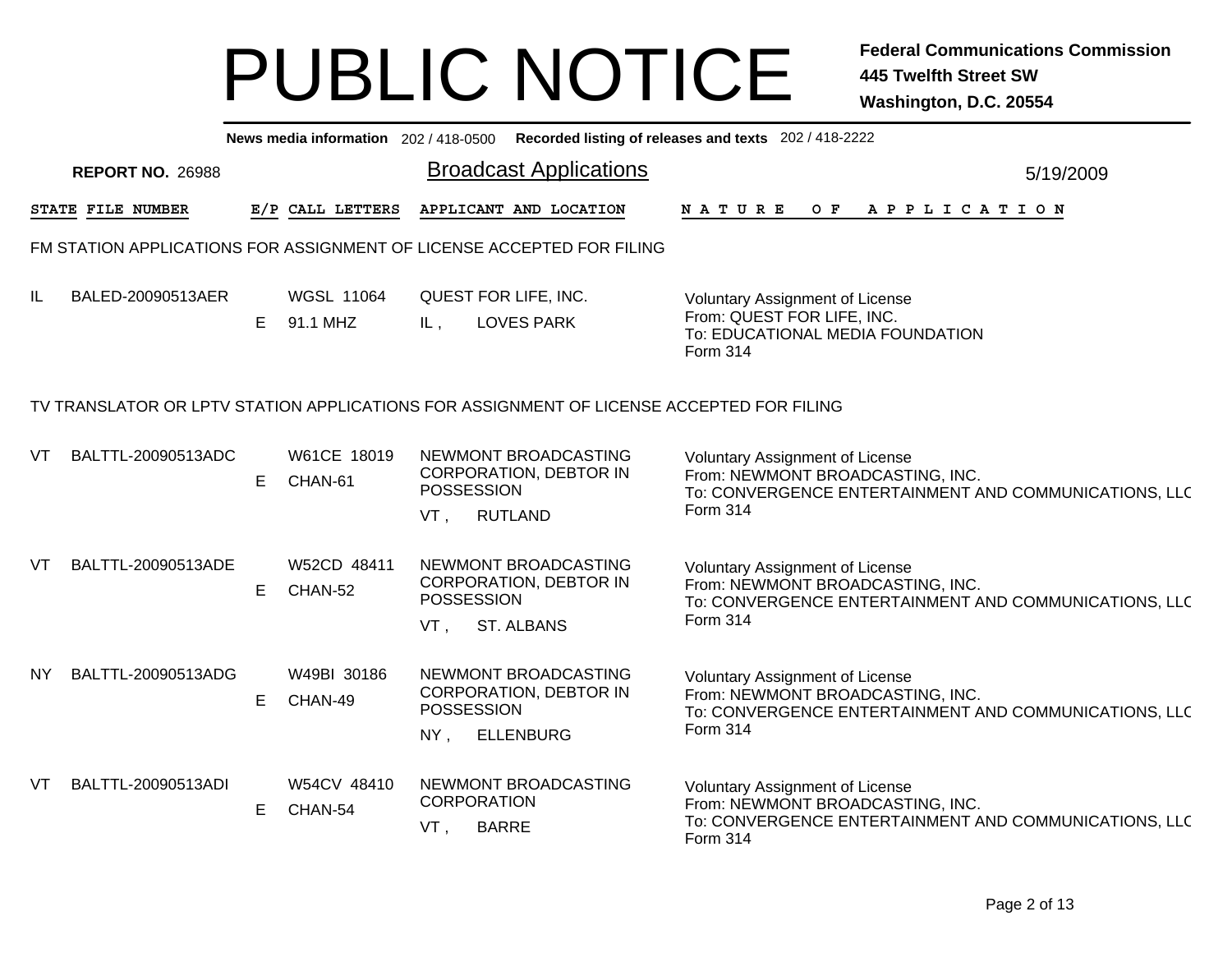|     | News media information 202 / 418-0500 Recorded listing of releases and texts 202 / 418-2222 |   |                        |                                                                                           |                                                                                                                                                 |  |  |  |  |  |  |  |
|-----|---------------------------------------------------------------------------------------------|---|------------------------|-------------------------------------------------------------------------------------------|-------------------------------------------------------------------------------------------------------------------------------------------------|--|--|--|--|--|--|--|
|     | <b>REPORT NO. 26988</b>                                                                     |   |                        | <b>Broadcast Applications</b>                                                             | 5/19/2009                                                                                                                                       |  |  |  |  |  |  |  |
|     | STATE FILE NUMBER                                                                           |   | E/P CALL LETTERS       | APPLICANT AND LOCATION                                                                    | <b>NATURE</b><br>OF APPLICATION                                                                                                                 |  |  |  |  |  |  |  |
|     | TV TRANSLATOR OR LPTV STATION APPLICATIONS FOR ASSIGNMENT OF LICENSE ACCEPTED FOR FILING    |   |                        |                                                                                           |                                                                                                                                                 |  |  |  |  |  |  |  |
| VT  | BALTTL-20090513ADJ                                                                          | Е | W36CP 51863<br>CHAN-36 | NEWMONT BROADCASTING<br><b>CORPORATION</b><br><b>NEWPORT</b><br>VT,                       | <b>Voluntary Assignment of License</b><br>From: NEWMONT BROADCASTING, INC.<br>To: CONVERGENCE ENTERTAINMENT AND COMMUNICATIONS, LLC<br>Form 314 |  |  |  |  |  |  |  |
|     |                                                                                             |   |                        | DIGITAL CLASS A TV APPLICATIONS FOR CP EXTENSION ACCEPTED FOR FILING                      |                                                                                                                                                 |  |  |  |  |  |  |  |
| GA  | BEPDTA-20090514AAW                                                                          | Е | CHAN-16                | WYBU-CA 17544 CHRISTIAN TELEVISION<br>NETWORK, INC.<br><b>COLUMBUS</b><br>GA,             | Extension of time to complete digital construction permit:<br>BMPDTA-20080804AEN                                                                |  |  |  |  |  |  |  |
| FL. | BEPDTA-20090514ABA                                                                          | Е | CHAN-45                | WVUP-CA 3032 CHRISTIAN TELEVISION<br>CORPORATION, INC.<br><b>TALLAHASSEE</b><br>FL.       | Extension of time to complete digital construction permit:<br>BMPDTA-20080804ACB                                                                |  |  |  |  |  |  |  |
|     |                                                                                             |   |                        | DIGITAL TRANSLATOR OR DIGITAL LPTV APPLICATIONS FOR DIGITAL FLASH CUT ACCEPTED FOR FILING |                                                                                                                                                 |  |  |  |  |  |  |  |
| AZ  | BDFCDTL-20090514ACX                                                                         | Е | CHAN-50                | KFPB-LP 37578 GLOBE LPTV L.L.C.<br><b>GLOBE</b><br>AZ,                                    | Minor change of callsign KFPB-LP.                                                                                                               |  |  |  |  |  |  |  |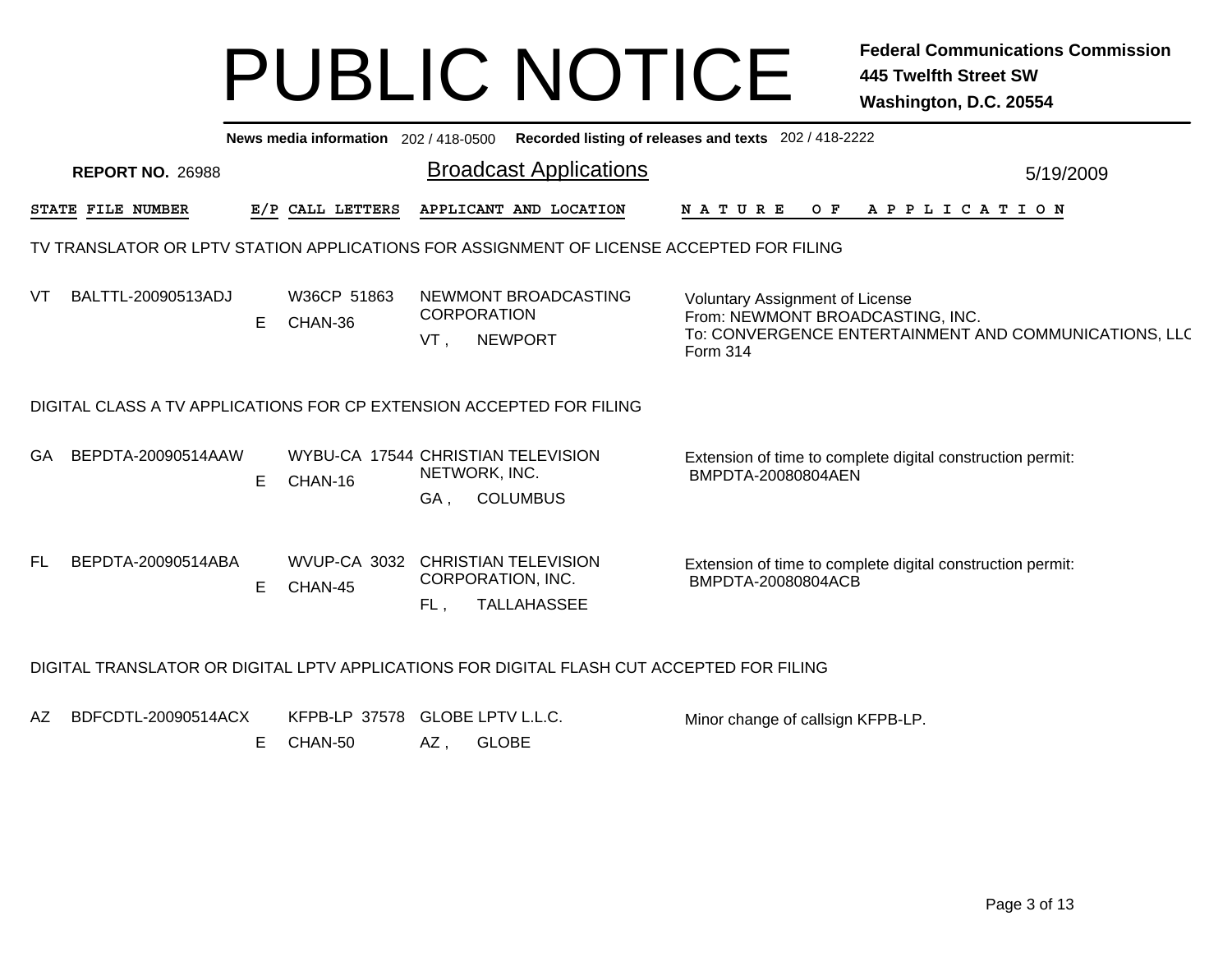|                                                                    | News media information 202 / 418-0500 Recorded listing of releases and texts 202 / 418-2222 |   |                                 |             |                                                                          |                                                                                    |           |  |  |  |  |  |
|--------------------------------------------------------------------|---------------------------------------------------------------------------------------------|---|---------------------------------|-------------|--------------------------------------------------------------------------|------------------------------------------------------------------------------------|-----------|--|--|--|--|--|
|                                                                    | <b>REPORT NO. 26988</b>                                                                     |   |                                 |             | <b>Broadcast Applications</b>                                            |                                                                                    | 5/19/2009 |  |  |  |  |  |
|                                                                    | STATE FILE NUMBER                                                                           |   | E/P CALL LETTERS                |             | APPLICANT AND LOCATION                                                   | NATURE OF APPLICATION                                                              |           |  |  |  |  |  |
| AM STATION APPLICATIONS FOR DIRECT MEASUREMENT ACCEPTED FOR FILING |                                                                                             |   |                                 |             |                                                                          |                                                                                    |           |  |  |  |  |  |
| PA.                                                                | BZ-20090512ACP                                                                              | P | WIOO 72985<br>1000 KHZ          | PA,         | WIOO RADIO INC.<br><b>CARLISLE</b>                                       | <b>Direct Measurement</b>                                                          |           |  |  |  |  |  |
|                                                                    | AM STATION APPLICATIONS FOR LICENSE TO COVER ACCEPTED FOR FILING                            |   |                                 |             |                                                                          |                                                                                    |           |  |  |  |  |  |
| FL.                                                                | BL-20090505ACE                                                                              | P | <b>WAMT 15877</b><br>1190 KHZ   | INC.<br>FL. | <b>GENESIS COMMUNICATIONS I,</b><br>PINE CASTLE-SKY LAKE                 | License to cover.                                                                  |           |  |  |  |  |  |
| FL.                                                                | BL-20090508ACF                                                                              | P | <b>WNOG 51333</b><br>1270 KHZ   | FL,         | MERIDIAN BROADCASTING, INC.<br><b>NAPLES</b>                             | License to cover.                                                                  |           |  |  |  |  |  |
|                                                                    |                                                                                             |   |                                 |             | DIGITAL CLASS A TV APPLICATIONS FOR LICENSE TO COVER ACCEPTED FOR FILING |                                                                                    |           |  |  |  |  |  |
| МS                                                                 | BLDTA-20090513AFM                                                                           | E | <b>WBII-CA 41883</b><br>CHAN-20 | MS,         | MID-SOUTH BROADCASTING<br><b>HOLLY SPRINGS</b>                           | License to cover construction permit no: BDFCDTA-20081016AES,<br>callsign WBII-CA. |           |  |  |  |  |  |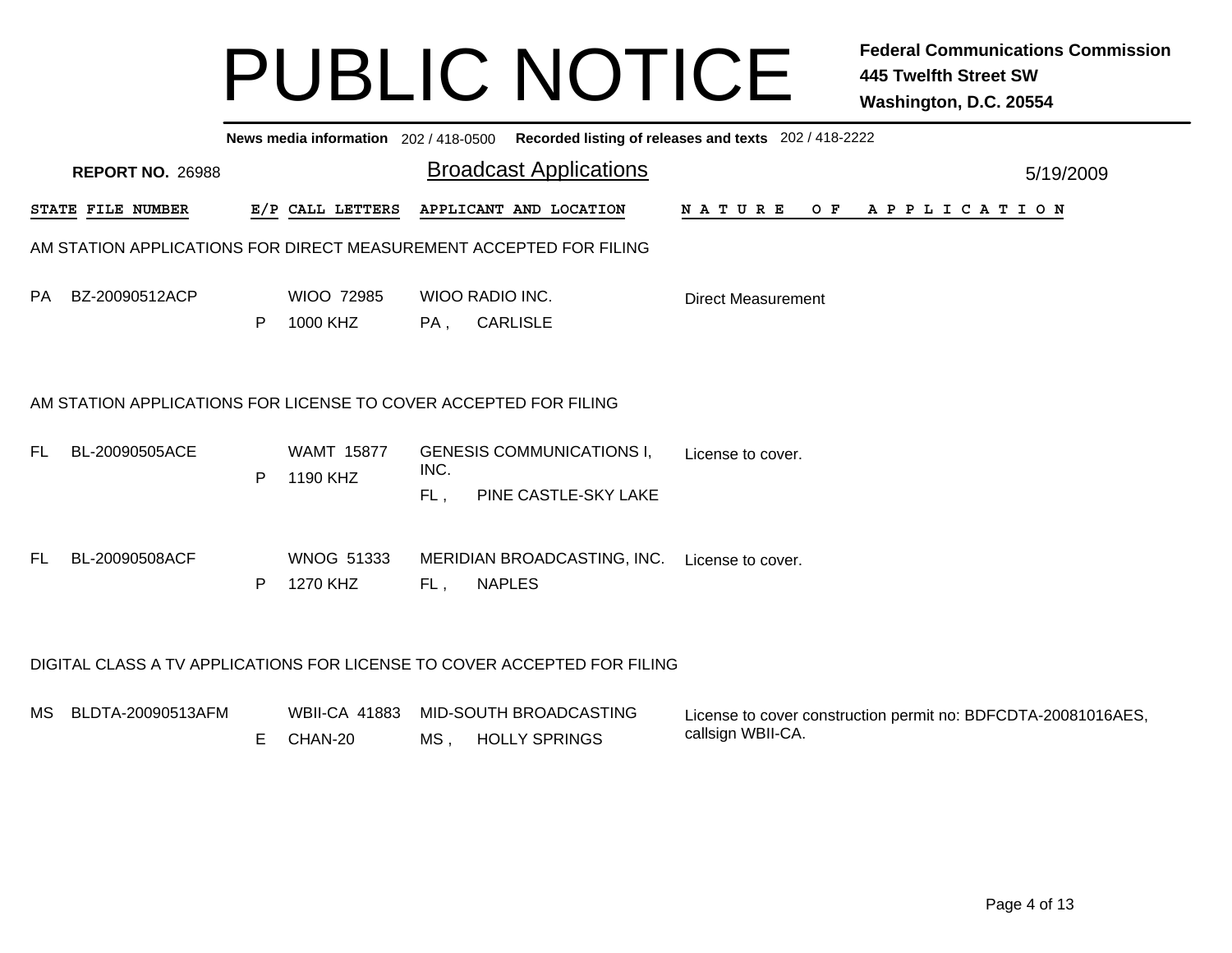|    | News media information 202 / 418-0500 Recorded listing of releases and texts 202 / 418-2222 |    |                             |                   |                                                              |                                                                                    |           |  |  |  |  |  |
|----|---------------------------------------------------------------------------------------------|----|-----------------------------|-------------------|--------------------------------------------------------------|------------------------------------------------------------------------------------|-----------|--|--|--|--|--|
|    | <b>REPORT NO. 26988</b>                                                                     |    |                             |                   | <b>Broadcast Applications</b>                                |                                                                                    | 5/19/2009 |  |  |  |  |  |
|    | STATE FILE NUMBER                                                                           |    | E/P CALL LETTERS            |                   | APPLICANT AND LOCATION                                       | <b>NATURE</b><br>O F<br>A P P L I C A T I O N                                      |           |  |  |  |  |  |
|    | DIGITAL CLASS A TV APPLICATIONS FOR LICENSE TO COVER ACCEPTED FOR FILING                    |    |                             |                   |                                                              |                                                                                    |           |  |  |  |  |  |
| TN | BLDTA-20090514AAD                                                                           | E  | WUWT-CA<br>32216<br>CHAN-26 | $TN$ .            | JOSEPH H. HARPOLE, SR.<br><b>UNION CITY</b>                  | License to cover construction permit no: BDISDTA-20080801BAG,<br>callsign WUWT-CA. |           |  |  |  |  |  |
|    | DIGITAL TV APPLICATIONS FOR LICENSE TO COVER ACCEPTED FOR FILING                            |    |                             |                   |                                                              |                                                                                    |           |  |  |  |  |  |
| IA | BLCDT-20090513AFP                                                                           | E. | KWWL-DT 593<br>CHAN-7       | IA,               | KWWL TELEVISION, INC.<br><b>WATERLOO</b>                     | License to cover construction permit no: BMPCDT-20080619ADP,<br>callsign KWWL.     |           |  |  |  |  |  |
| WV | BLCDT-20090514AAT                                                                           | E  | CHAN-23                     | <b>LLC</b><br>WV. | WSAZ-DT 36912 GRAY TELEVISION LICENSEE,<br><b>HUNTINGTON</b> | License to cover construction permit no: BMPCDT-20090416AWL,<br>callsign WSAZ-TV.  |           |  |  |  |  |  |
|    | FM STATION APPLICATIONS FOR LICENSE TO COVER ACCEPTED FOR FILING                            |    |                             |                   |                                                              |                                                                                    |           |  |  |  |  |  |
| MI | BLH-20090513AEU                                                                             | Е  | 92.7 MHZ                    | MI,               | WDZZ-FM 13665 CUMULUS LICENSING LLC<br><b>FLINT</b>          | License to cover.                                                                  |           |  |  |  |  |  |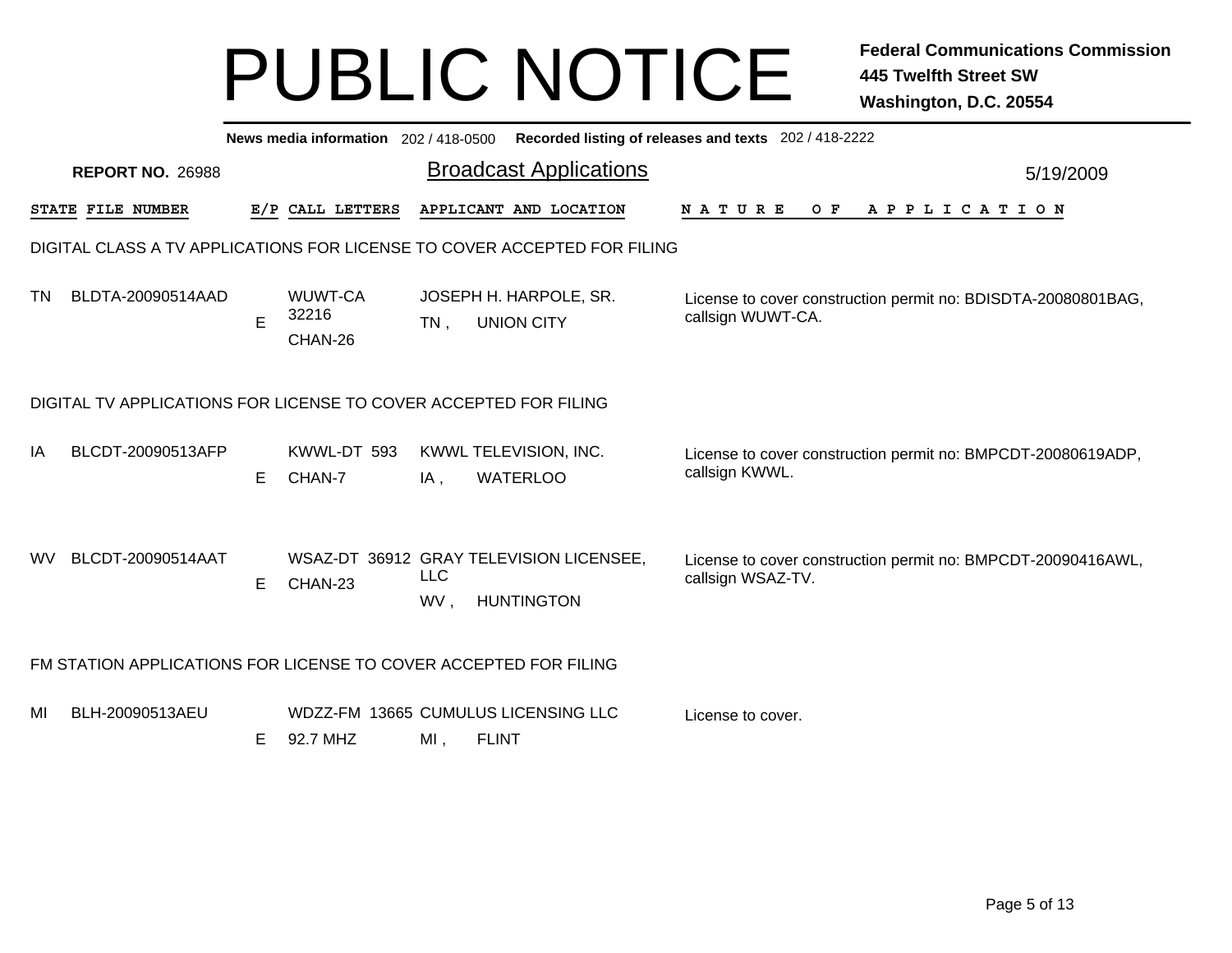|           | News media information 202/418-0500 Recorded listing of releases and texts 202/418-2222 |    |                               |                                                                                                  |           |  |  |  |  |  |  |
|-----------|-----------------------------------------------------------------------------------------|----|-------------------------------|--------------------------------------------------------------------------------------------------|-----------|--|--|--|--|--|--|
|           | <b>REPORT NO. 26988</b>                                                                 |    |                               | <b>Broadcast Applications</b>                                                                    | 5/19/2009 |  |  |  |  |  |  |
|           | STATE FILE NUMBER                                                                       |    | E/P CALL LETTERS              | APPLICANT AND LOCATION<br>NATURE OF APPLICATION                                                  |           |  |  |  |  |  |  |
|           |                                                                                         |    |                               | FM STATION APPLICATIONS FOR LICENSE TO COVER ACCEPTED FOR FILING                                 |           |  |  |  |  |  |  |
| OH        | BLED-20090514ACI                                                                        | E  | <b>WEKV 61177</b><br>94.9 MHZ | <b>EDUCATIONAL MEDIA</b><br>License to cover.<br><b>FOUNDATION</b><br>OH, SOUTH WEBSTER          |           |  |  |  |  |  |  |
|           | FM TRANSLATOR APPLICATIONS FOR LICENSE TO COVER ACCEPTED FOR FILING                     |    |                               |                                                                                                  |           |  |  |  |  |  |  |
| TN        | BLFT-20090511AWH                                                                        | Е  | W274BF 90233<br>103.3 MHZ     | THUNDERBOLT BROADCASTING<br>License to cover.<br><b>COMPANY</b><br><b>UNION CITY</b><br>TN,      |           |  |  |  |  |  |  |
| WV .      | BLFT-20090513ADU                                                                        | E  | 94.1 MHZ                      | W231BS 147849 FIFTH AVENUE BROADCASTING<br>License to cover.<br>COMPANY, INC.<br>WV, HUNTINGTON  |           |  |  |  |  |  |  |
| NC.       | BLFT-20090514AAE                                                                        | E. | 95.9 MHZ                      | W240BN 157724 CONNER MEDIA CORPORATION<br>License to cover.<br>NC,<br><b>ROSE HILL</b>           |           |  |  |  |  |  |  |
| <b>CO</b> | BLFT-20090514AAF                                                                        | E. | 107.7 MHZ                     | K300CB 139945 WAY-FM MEDIA GROUP, INC.<br>License to cover.<br>CO <sub>1</sub><br><b>HAYFORD</b> |           |  |  |  |  |  |  |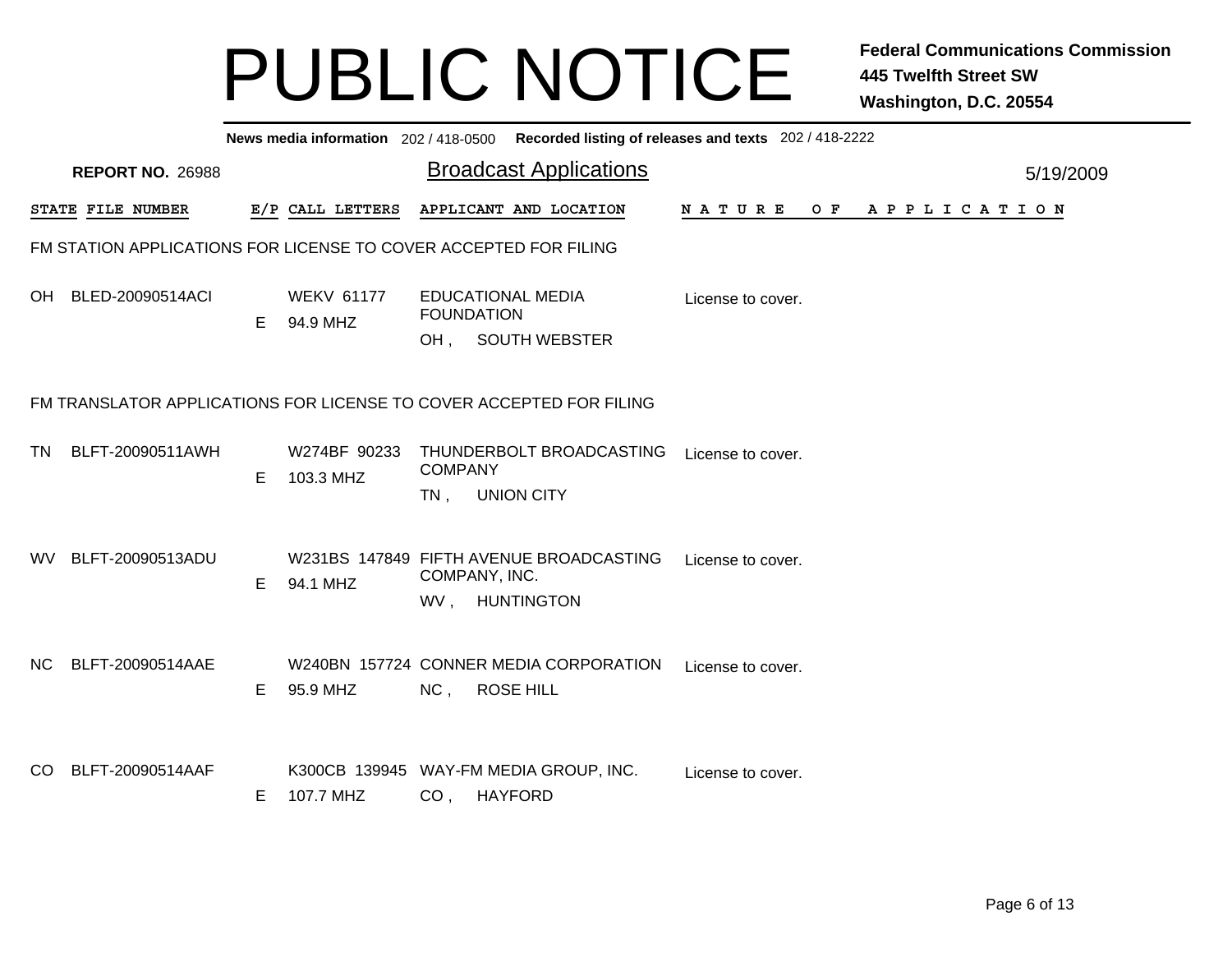|                                                                     | News media information 202 / 418-0500 Recorded listing of releases and texts 202 / 418-2222              |    |                          |     |                                                                                           |                                    |  |  |  |  |  |  |
|---------------------------------------------------------------------|----------------------------------------------------------------------------------------------------------|----|--------------------------|-----|-------------------------------------------------------------------------------------------|------------------------------------|--|--|--|--|--|--|
|                                                                     | <b>REPORT NO. 26988</b>                                                                                  |    |                          |     | <b>Broadcast Applications</b>                                                             | 5/19/2009                          |  |  |  |  |  |  |
|                                                                     | STATE FILE NUMBER                                                                                        |    | E/P CALL LETTERS         |     | APPLICANT AND LOCATION                                                                    | N A T U R E<br>OF APPLICATION      |  |  |  |  |  |  |
| FM TRANSLATOR APPLICATIONS FOR LICENSE TO COVER ACCEPTED FOR FILING |                                                                                                          |    |                          |     |                                                                                           |                                    |  |  |  |  |  |  |
| SD.                                                                 | BLFT-20090514ABD                                                                                         | E. | 94.7 MHZ                 |     | K288GB 153441 PHASOR PHYSICS, INC.<br>SD, COLONIAL PINE HILLS                             | License to cover.                  |  |  |  |  |  |  |
| NV.                                                                 | BLFT-20090514ABG                                                                                         | E. | 100.3 MHZ                |     | K259BL 152502 ONDAS DE VIDA NETWORK, INC.<br>NV, LAS VEGAS                                | License to cover.                  |  |  |  |  |  |  |
| CA.                                                                 | BLFT-20090514ABI                                                                                         | E. | K228CO 28845<br>93.5 MHZ | CA. | ONDAS DE VIDA, INC.<br><b>BARSTOW</b>                                                     | License to cover.                  |  |  |  |  |  |  |
| PA.                                                                 | BLFT-20090514ACY                                                                                         | Е  | 97.9 MHZ                 | PA, | W250AP 141619 FOUR RIVERS COMMUNITY<br><b>BROADCASTING CORPORATION</b><br><b>CARLISLE</b> | License to cover.                  |  |  |  |  |  |  |
|                                                                     | FM AUXILIARY TRANSMITTING ANTENNA APPLICATIONS FOR LICENSE TO COVER AUXILIARY PERMIT ACCEPTED FOR FILING |    |                          |     |                                                                                           |                                    |  |  |  |  |  |  |
| NC.                                                                 | BXLH-20090514ABK                                                                                         | E. | 101.9 MHZ                |     | WBAV-FM 6587 CBS RADIO HOLDINGS INC.<br>NC, GASTONIA                                      | License to cover auxiliary permit. |  |  |  |  |  |  |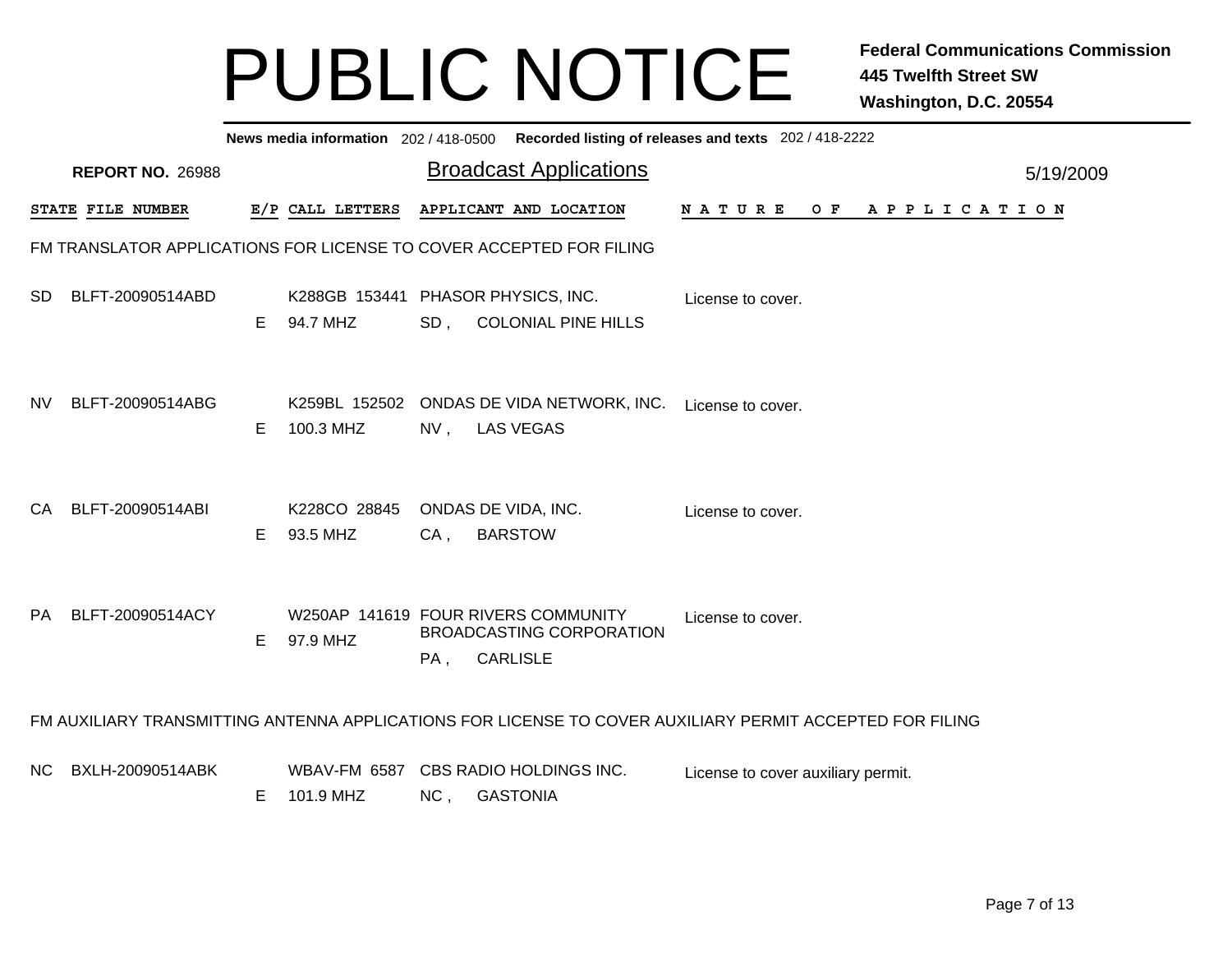|     | News media information 202/418-0500 Recorded listing of releases and texts 202/418-2222                  |    |                                |     |                                             |                                    |     |                       |           |  |  |  |
|-----|----------------------------------------------------------------------------------------------------------|----|--------------------------------|-----|---------------------------------------------|------------------------------------|-----|-----------------------|-----------|--|--|--|
|     | <b>REPORT NO. 26988</b>                                                                                  |    |                                |     | <b>Broadcast Applications</b>               |                                    |     |                       | 5/19/2009 |  |  |  |
|     | STATE FILE NUMBER                                                                                        |    | E/P CALL LETTERS               |     | APPLICANT AND LOCATION                      | N A T U R E                        | O F | A P P L I C A T I O N |           |  |  |  |
|     | FM AUXILIARY TRANSMITTING ANTENNA APPLICATIONS FOR LICENSE TO COVER AUXILIARY PERMIT ACCEPTED FOR FILING |    |                                |     |                                             |                                    |     |                       |           |  |  |  |
| NC. | BXLH-20090514ABM                                                                                         | E. | <b>WKQC 20338</b><br>104.7 MHZ | NC, | CBS RADIO HOLDINGS INC.<br><b>CHARLOTTE</b> | License to cover auxiliary permit. |     |                       |           |  |  |  |
| NC. | BXLH-20090514ABN                                                                                         | E. | <b>WPEG 6586</b><br>97.9 MHZ   | NC, | CBS RADIO HOLDINGS INC.<br>CONCORD          | License to cover auxiliary permit. |     |                       |           |  |  |  |
| NC. | BXLH-20090514ABP                                                                                         | E  | WSOC-FM<br>20339<br>103.7 MHZ  | NC, | CBS RADIO HOLDINGS INC.<br><b>CHARLOTTE</b> | License to cover auxiliary permit. |     |                       |           |  |  |  |
|     | AM STATION APPLICATIONS FOR MINOR AMENDMENT TO A CONSTRUCTION PERMIT RECEIVED                            |    |                                |     |                                             |                                    |     |                       |           |  |  |  |

| TX BP-20090303AAP | KHFX 65313 | SIGA BROADCASTING CORP | Engineering Amendment filed 05/14/2009 |
|-------------------|------------|------------------------|----------------------------------------|
|                   | E 1140 KHZ | TX , CLEBURNE          |                                        |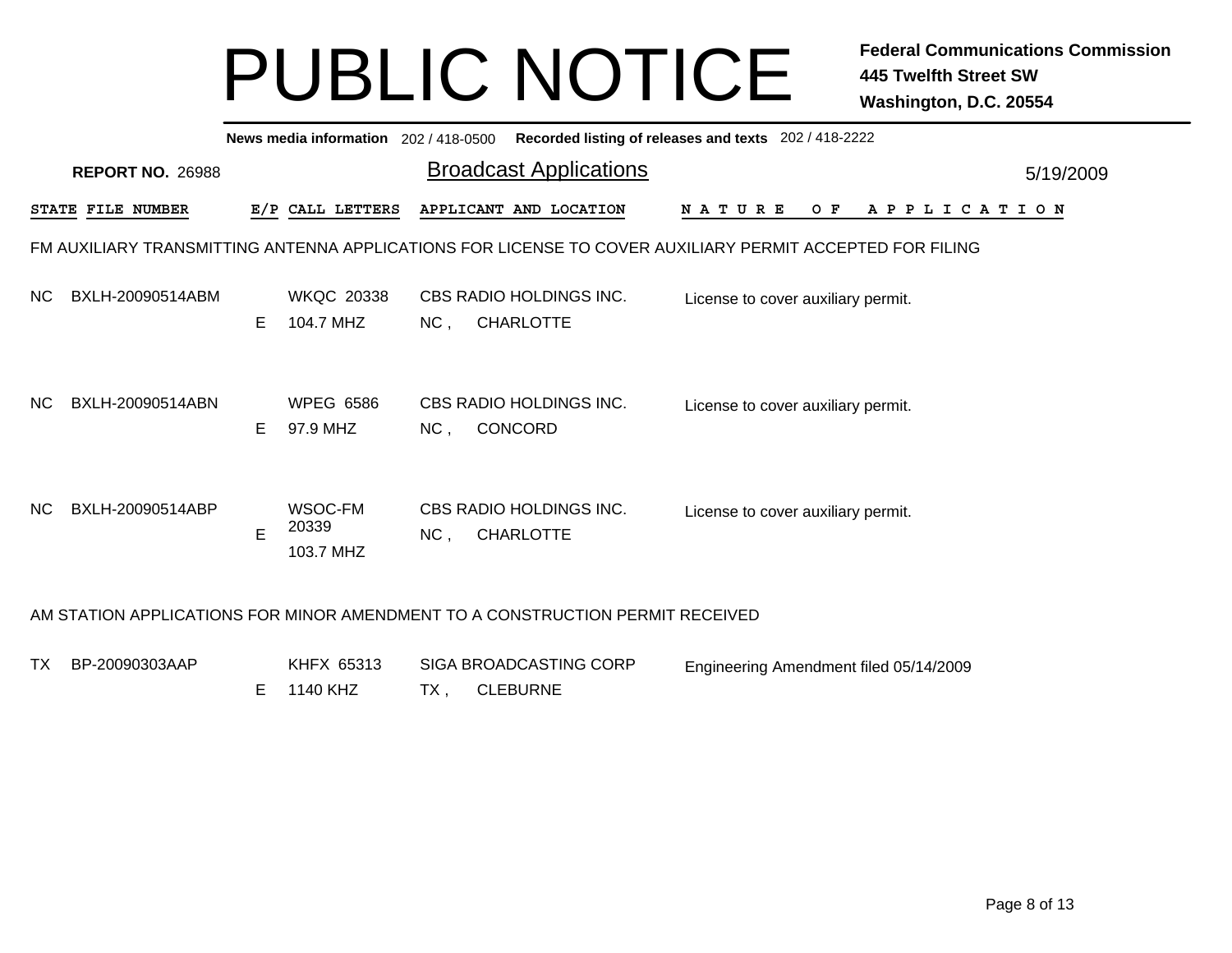|           | News media information 202/418-0500 Recorded listing of releases and texts 202/418-2222 |   |                              |        |                                                                               |                                        |  |  |  |  |     |  |  |             |  |           |  |
|-----------|-----------------------------------------------------------------------------------------|---|------------------------------|--------|-------------------------------------------------------------------------------|----------------------------------------|--|--|--|--|-----|--|--|-------------|--|-----------|--|
|           | <b>REPORT NO. 26988</b>                                                                 |   |                              |        | <b>Broadcast Applications</b>                                                 |                                        |  |  |  |  |     |  |  |             |  | 5/19/2009 |  |
|           | STATE FILE NUMBER                                                                       |   | E/P CALL LETTERS             |        | APPLICANT AND LOCATION                                                        | <b>NATURE</b>                          |  |  |  |  | O F |  |  | APPLICATION |  |           |  |
|           |                                                                                         |   |                              |        | DIGITAL TV APPLICATIONS FOR MINOR AMENDMENT TO A CONSTRUCTION PERMIT RECEIVED |                                        |  |  |  |  |     |  |  |             |  |           |  |
| CA        | BPCDT-20080620ADF                                                                       | E | CHAN-11                      | $CA$ , | KNSO-DT 58608 NBC TELEMUNDO LICENSE CO.<br><b>MERCED</b>                      | Engineering Amendment filed 05/14/2009 |  |  |  |  |     |  |  |             |  |           |  |
|           | FM STATION APPLICATIONS FOR MINOR AMENDMENT TO A CONSTRUCTION PERMIT RECEIVED           |   |                              |        |                                                                               |                                        |  |  |  |  |     |  |  |             |  |           |  |
| GA        | BNPED-20071018AUL                                                                       | Е | NEW 173442<br>88.3 MHZ       | GA,    | <b>DARTON COLLEGE</b><br><b>ALBANY</b>                                        | Engineering Amendment filed 05/14/2009 |  |  |  |  |     |  |  |             |  |           |  |
| AZ        | BNPED-20071019AVL                                                                       | Е | NEW 172573<br>91.1 MHZ       | $AZ$ , | TOHONO O'ODHAM NATION<br><b>SAN LUCY</b>                                      | Engineering Amendment filed 05/14/2009 |  |  |  |  |     |  |  |             |  |           |  |
| MI        | BPH-20080124ABZ                                                                         | E | WMSH-FM<br>22125<br>99.3 MHZ | $MI$ , | <b>SWICK BROADCASTING</b><br>COMPANY, INC.<br><b>STURGIS</b>                  | Engineering Amendment filed 05/14/2009 |  |  |  |  |     |  |  |             |  |           |  |
| <b>NJ</b> | BPED-20090306ABT                                                                        | Е | WBGO 48699<br>88.3 MHZ       | $NJ$ , | NEWARK PUBLIC RADIO INC.<br><b>NEWARK</b>                                     | Engineering Amendment filed 05/14/2009 |  |  |  |  |     |  |  |             |  |           |  |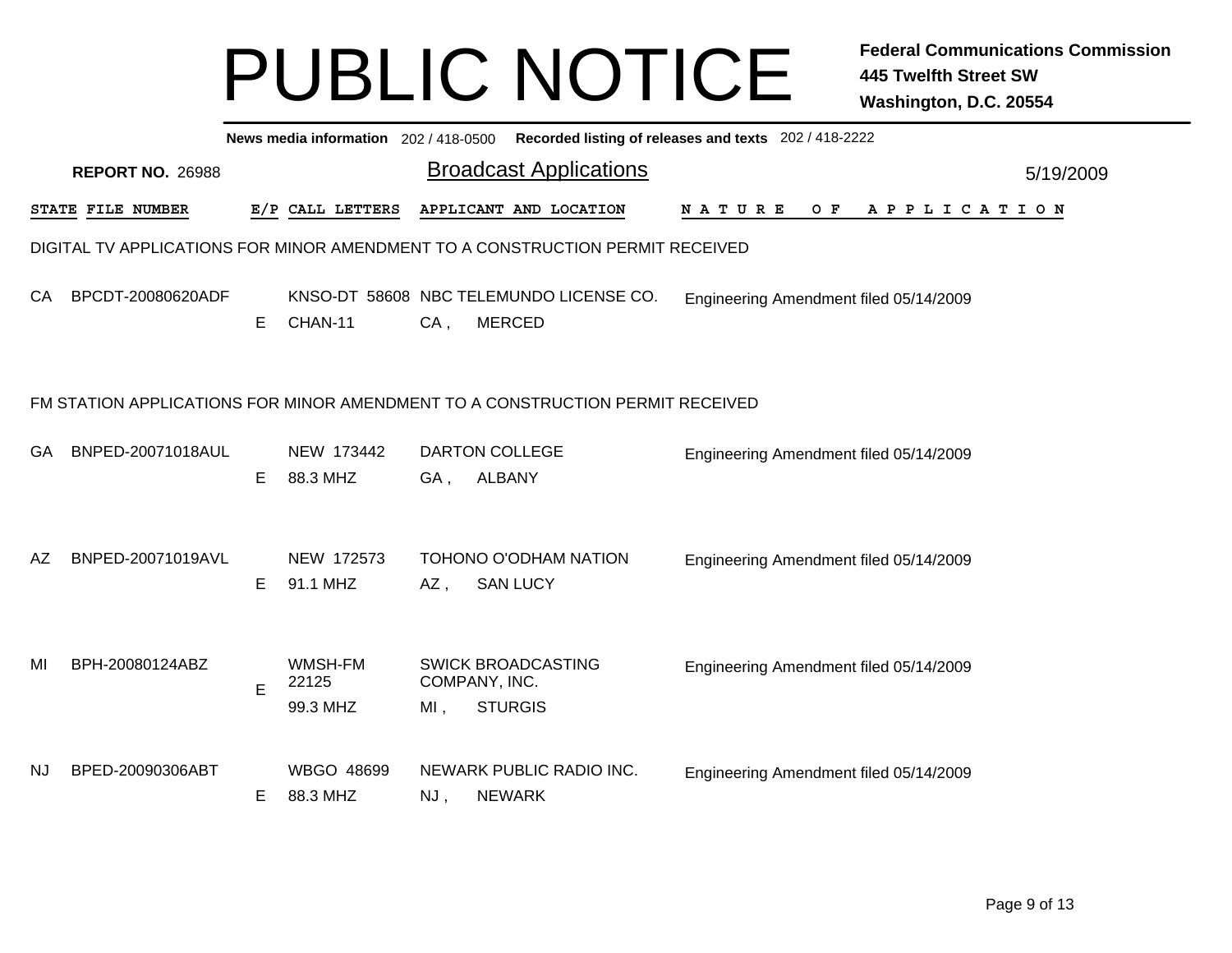|    | News media information 202 / 418-0500 Recorded listing of releases and texts 202 / 418-2222  |    |                               |        |                                                                                        |                                                                                             |           |  |  |  |  |  |
|----|----------------------------------------------------------------------------------------------|----|-------------------------------|--------|----------------------------------------------------------------------------------------|---------------------------------------------------------------------------------------------|-----------|--|--|--|--|--|
|    | <b>REPORT NO. 26988</b>                                                                      |    |                               |        | <b>Broadcast Applications</b>                                                          |                                                                                             | 5/19/2009 |  |  |  |  |  |
|    | <b>STATE FILE NUMBER</b>                                                                     |    | E/P CALL LETTERS              |        | APPLICANT AND LOCATION                                                                 | NATURE<br>O F<br>A P P L I C A T I O N                                                      |           |  |  |  |  |  |
|    | FM STATION APPLICATIONS FOR MINOR CHANGE TO A LICENSED FACILITY PETITION FOR RECONSIDERATION |    |                               |        |                                                                                        |                                                                                             |           |  |  |  |  |  |
| MI | BPED-20090302AAN                                                                             | E. | <b>WDTR 89277</b><br>88.1 MHZ |        | NORTHLAND COMMUNITY<br><b>BROADCASTERS</b>                                             | Minor change in licensed facilities.                                                        |           |  |  |  |  |  |
|    |                                                                                              |    |                               | $MI$ , | <b>MONROE</b>                                                                          | Dismissed by letter 4/7/2009<br>(47 CFR Section 73.510 violation)                           |           |  |  |  |  |  |
|    |                                                                                              |    |                               |        |                                                                                        | Petition for Reconsideration Filed 05/11/2009 by NORTHLAND<br><b>COMMUNITY BROADCASTERS</b> |           |  |  |  |  |  |
|    |                                                                                              |    |                               |        | FM TRANSLATOR APPLICATIONS FOR MINOR CHANGE TO A LICENSED FACILITY ACCEPTED FOR FILING |                                                                                             |           |  |  |  |  |  |
| IL | BPFT-20090514AAB                                                                             | E. | 92.5 MHZ                      | INC.   | W277BE 149362 KASKASKIA BROADCASTING,                                                  | Minor change in licensed facilities, callsign W277BE.                                       |           |  |  |  |  |  |
|    |                                                                                              |    |                               | IL,    | <b>CLINTON</b>                                                                         |                                                                                             |           |  |  |  |  |  |
| VT | BPFT-20090514AAV                                                                             | E. | W265AT 46339<br>100.9 MHZ     | VT,    | <b>GREAT EASTERN RADIO, LLC</b><br><b>SPRINGFIELD</b>                                  | Minor change in licensed facilities, callsign W265AT.                                       |           |  |  |  |  |  |
| WI | BPFT-20090514ABC                                                                             | E. | W217BU 73057<br>91.3 MHZ      | WI,    | RADIO ASSIST MINISTRY, INC.<br><b>MERRILL</b>                                          | Minor change in licensed facilities, callsign W217BU.                                       |           |  |  |  |  |  |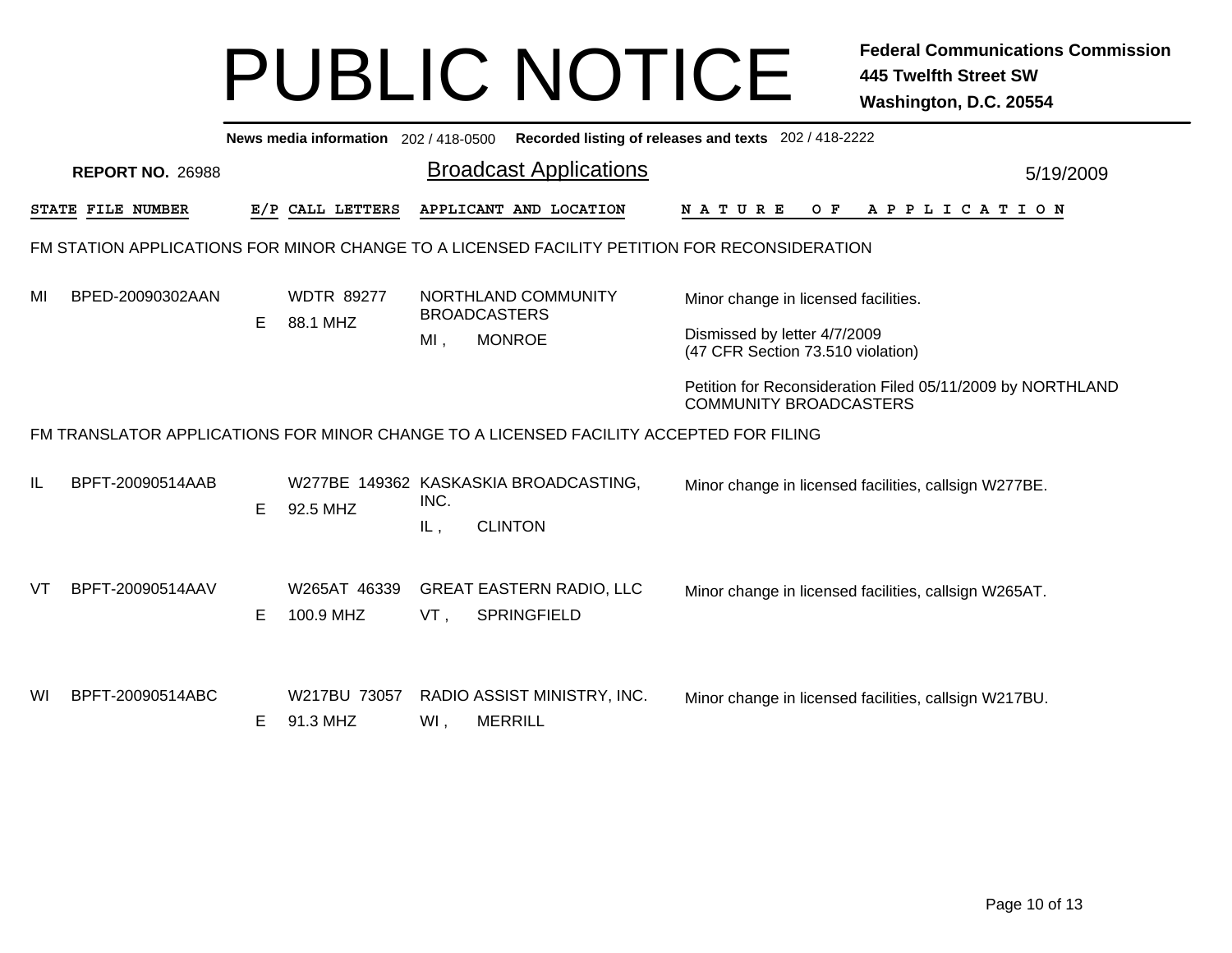|     | News media information 202 / 418-0500<br>Recorded listing of releases and texts 202 / 418-2222 |    |                           |     |                                                                  |                                                 |               |           |                                                       |  |  |  |
|-----|------------------------------------------------------------------------------------------------|----|---------------------------|-----|------------------------------------------------------------------|-------------------------------------------------|---------------|-----------|-------------------------------------------------------|--|--|--|
|     | <b>REPORT NO. 26988</b>                                                                        |    |                           |     |                                                                  | <b>Broadcast Applications</b>                   |               | 5/19/2009 |                                                       |  |  |  |
|     | STATE FILE NUMBER                                                                              |    | E/P CALL LETTERS          |     | APPLICANT AND LOCATION                                           |                                                 | <b>NATURE</b> | O F       | A P P L I C A T I O N                                 |  |  |  |
|     | FM TRANSLATOR APPLICATIONS FOR MINOR CHANGE TO A LICENSED FACILITY ACCEPTED FOR FILING         |    |                           |     |                                                                  |                                                 |               |           |                                                       |  |  |  |
| WA. | BPFT-20090514ACK                                                                               | E. | K223AV 146608<br>92.5 MHZ | WA, | NORTHWEST ROCK N ROLL<br>PRESERVATION SOCIETY<br><b>WOODLAWN</b> |                                                 |               |           | Minor change in licensed facilities, callsign K223AV. |  |  |  |
| IA  | BPFT-20090514ACW                                                                               | E. | K217FU 148558<br>91.3 MHZ | IA, | <b>IOWA FALLS</b>                                                | EXTREME GRACE MEDIA, INC.                       |               |           | Minor change in licensed facilities, callsign K217FU. |  |  |  |
| NY. | BPFT-20090514ACZ                                                                               | E. | W252AC 25016<br>98.3 MHZ  | NY, |                                                                  | FOXFUR COMMUNICATIONS, LLC<br>SYRACUSE-CAMILLUS |               |           | Minor change in licensed facilities, callsign W252AC. |  |  |  |
|     | FM STATION APPLICATIONS FOR MINOR MODIFICATION TO A CONSTRUCTION PERMIT ACCEPTED FOR FILING    |    |                           |     |                                                                  |                                                 |               |           |                                                       |  |  |  |

| CO BMPH-20090513ADO |  | KPCR 165960<br>99.3 MHZ | YOUNGERS COLORADO<br>BROADCASTING LLC | Mod of CP to chg |
|---------------------|--|-------------------------|---------------------------------------|------------------|
|                     |  |                         | <b>BURLINGTON</b>                     |                  |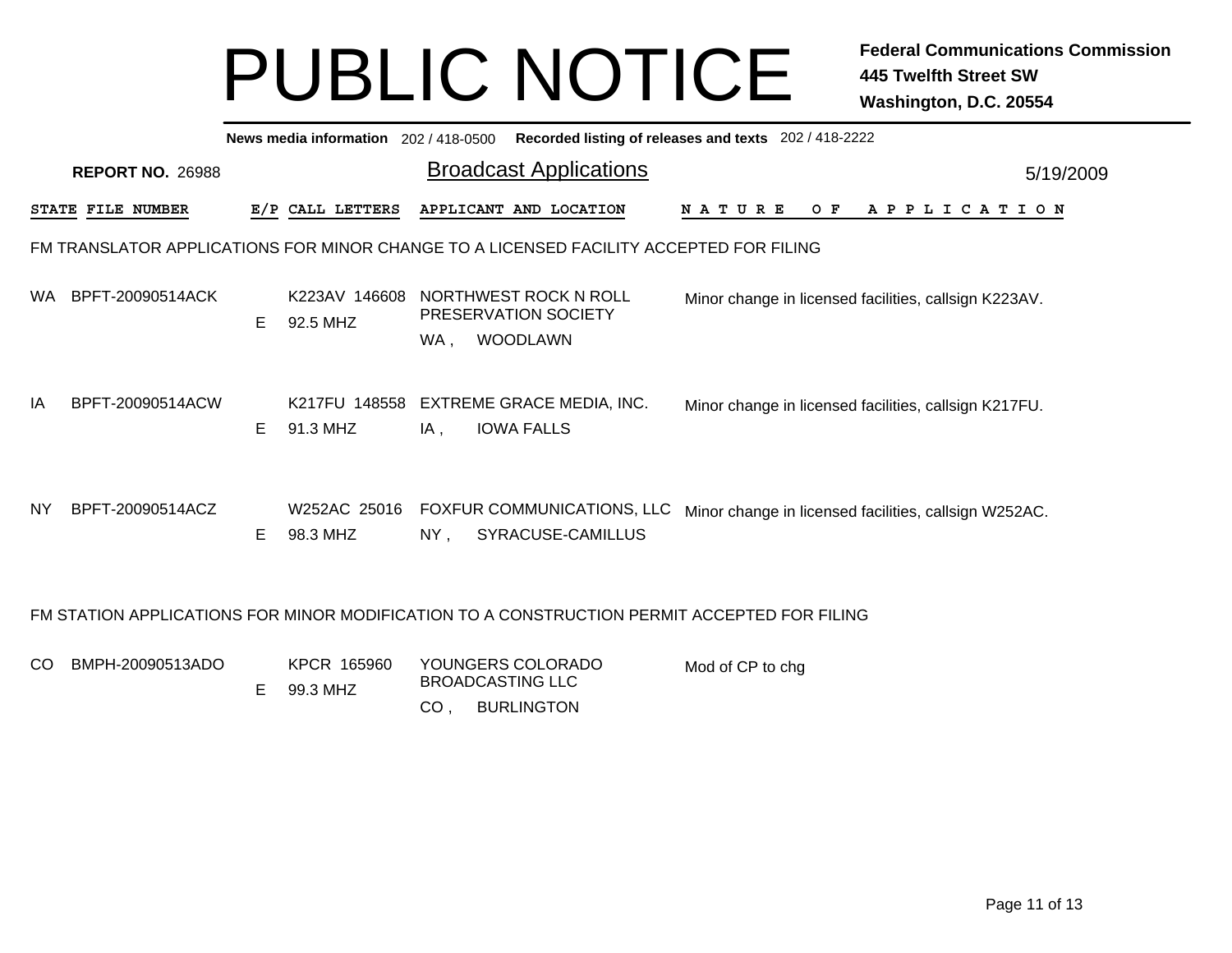|                                                                              | News media information 202/418-0500 Recorded listing of releases and texts 202/418-2222 |    |                                                  |                                         |                                                   |                                                                                                                                                                      |           |
|------------------------------------------------------------------------------|-----------------------------------------------------------------------------------------|----|--------------------------------------------------|-----------------------------------------|---------------------------------------------------|----------------------------------------------------------------------------------------------------------------------------------------------------------------------|-----------|
|                                                                              | <b>REPORT NO. 26988</b>                                                                 |    |                                                  |                                         | <b>Broadcast Applications</b>                     |                                                                                                                                                                      | 5/19/2009 |
|                                                                              | STATE FILE NUMBER                                                                       |    | E/P CALL LETTERS                                 |                                         | APPLICANT AND LOCATION                            | N A T U R E<br>O F<br>A P P L I C A T I O N                                                                                                                          |           |
| FM STATION APPLICATIONS FOR MODIFICATION OF LICENSE ACCEPTED FOR FILING      |                                                                                         |    |                                                  |                                         |                                                   |                                                                                                                                                                      |           |
| LA                                                                           | BMLH-20090514AAR                                                                        | E. | WWL-FM 52435 ENTERCOM NEW ORLEANS<br>105.3 MHZ   | LICENSE, LLC<br>$LA$ ,<br><b>KENNER</b> |                                                   | License to modify.                                                                                                                                                   |           |
| FM BOOSTER APPLICATIONS FOR ORIGINAL CONSTRUCTION PERMIT ACCEPTED FOR FILING |                                                                                         |    |                                                  |                                         |                                                   |                                                                                                                                                                      |           |
| CA                                                                           | BNPFTB-20090507ABW                                                                      | Е  | KROQ-1 180881 CBS RADIO INC. OF LOS<br>106.7 MHZ | ANGELES<br>CA,                          | <b>SANTA CLARITA</b>                              | CP New Station.<br>Petitions to deny this application must be on file no later<br>than 30 days from the date of the notice accepting this<br>application for filing. |           |
| AM STATION APPLICATIONS FOR TRANSFER OF CONTROL ACCEPTED FOR FILING          |                                                                                         |    |                                                  |                                         |                                                   |                                                                                                                                                                      |           |
| MD.                                                                          | BTC-20090513ADS                                                                         | E  | <b>WMET 4643</b><br>1160 KHZ                     | <b>CORPORATION</b><br>MD,               | <b>BELTWAY ACQUISITION</b><br><b>GAITHERSBURG</b> | <b>Voluntary Transfer of Control</b><br>From: IDT CAPITAL, INC.<br>To: CTM MEDIA HOLDINGS, INC.<br>Form 316                                                          |           |
| TELEVISION APPLICATIONS FOR TRANSFER OF CONTROL ACCEPTED FOR FILING          |                                                                                         |    |                                                  |                                         |                                                   |                                                                                                                                                                      |           |
| OH.                                                                          | BTCET-20090514ABR                                                                       | Е  | <b>WPTO 25065</b><br>CHAN-14                     | TELEVISION, INC.<br>OH,                 | <b>GREATER DAYTON PUBLIC</b><br><b>OXFORD</b>     | <b>Voluntary Transfer of Control</b><br>From: GREATER DAYTON PUBLIC TELEVISION, INC.<br>To: PUBLIC MEDIA CONNECT<br>Form 315                                         |           |